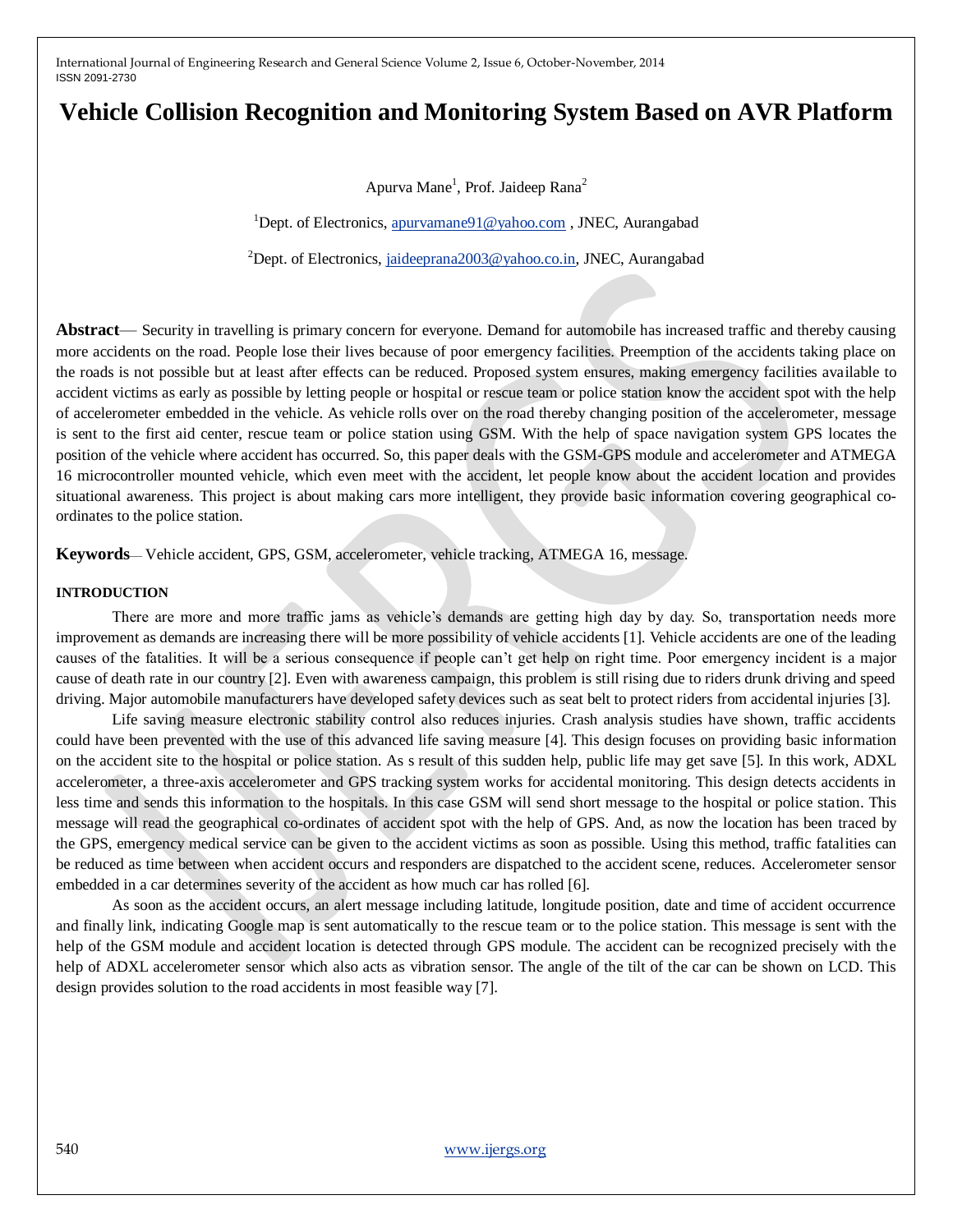

Key features of this design include:

- 1. Vehicle real time monitoring by sending its information regarding position (longitude & latitude), time, link to the Google maps, to the people or hospital or police station, whomsoever phone no. is provided that should help them to get medical help if accident occurs.
- 2. After getting message from the vehicle which has had accident, user has access to get real-time position of the vehicle.

## **LITERATURE SURVEY**

There are many efforts, applications; approaches have been proposed to provide security and safety in case of accidents. A novel approach to increase the safety of road travel using the concepts of wireless sensor networks and the Bluetooth protocol has been proposed. It discussed, how vehicles can form mobile ad-hoc networks and exchange data sensed by the on-board sensors [8]. The platform of the android operating system (OS) and software development environment proved optimum solution for the public safety in case of road accidents [9]. A good survey of using personal mobile phone, microcontroller, Bluetooth and Java technology has been provided in [10]. It developed integrated system to manage, control and monitor all the accessories inside the vehicle in order to achieve the idea of an intelligence car with ability to uses personal mobile hand phone as a remote interface. Smart phone-based accident detection can reduce overall traffic congestion and awareness of emergency responders. This approach also has been proposed [11]. A new design was developed containing vehicle tracking and control system to control the vehicle through an android based Smartphone [12]. Again, one application provided a solution with the use of a mobile phone for monitoring an SMS-based GPS tracker especially in locations where GPRS may not be available [13]. The general mechanism is to provide the real time position of a vehicle using GPS receiver and send this information to GSM center through the software, this is all done by the monitoring center which is working as a control unit that is connected not only by optical cable but also connected wirelessly through TCP/IP protocols. The monitoring center distributes the data to the client in the understandable format and it also stores the travelling records and displays the information about vehicle on electronic map through GIS system [14]. Another approach is that, vehicle terminal includes a GPS receiver which extracts information about position through GPS satellites and sends it through GSM network and to the control center which reads the information and saves it in the data base system and on user demand displays it on electronic map [15]. Different application of localizing the vehicle system by receiving the real time position of the vehicle through GPS and send this information through GSM module via SMS service with an added feature of GPRS transmission to the monitoring center through usage of internet [16]. This project has been designed using microcontroller AT89S52, too. It used EEPROM to store the phone numbers. People also designed a mobile technology using smart phones to find the leading vehicle, allowing the possibility to make collision warning systems more affordable and portable. A smart approach consisting efficient driving assistant that uses the features of the Smartphone to accurately figure out the driver's driving style from point of view of energy consumption and generate eco-driving tips to correct the bad driver's driving habits.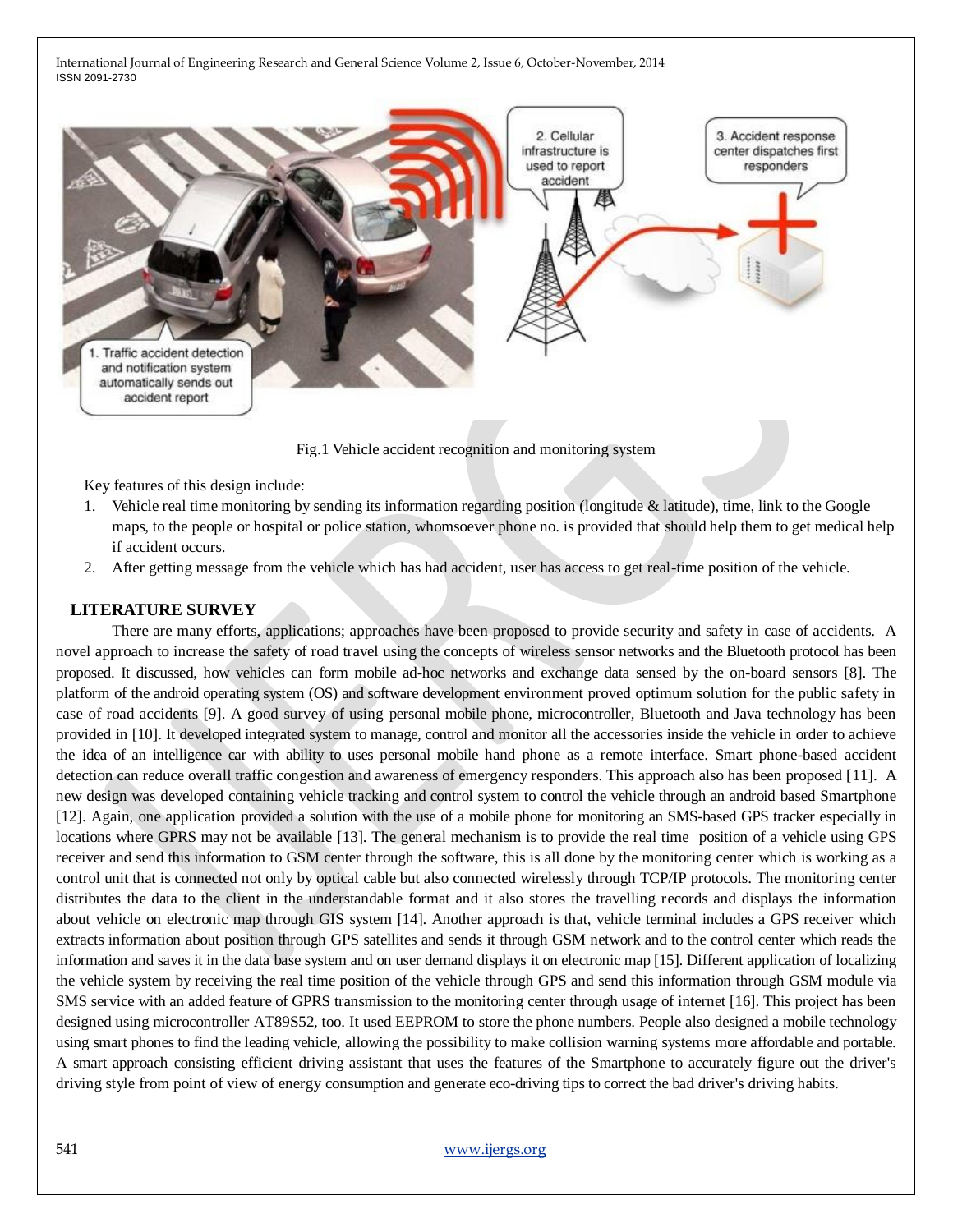# **SYSTEM ARCHITECTURE**



Fig.2 Block diagram of Vehicle Collision Recognition & Monitoring System Based on AVR Platform

This design includes hardware that consists of ADXL accelerometer, ATMEGA 16 microcontroller, GSM and GPS Module and LCD. The whole system works on a 5V or 9V dc regulated power supply. The GPS receiver module is interfaced with USART of ATMEGA 16. It gives speed and location information. Whenever accident occurs, the vibrations are sensed by the accelerometer sensor and these signals are given to the controller. If incase there is a rolls over of car, the angle of the rolls over is detected by this ADXL sensor and it is given as the input to the controller for further processing. When the input is received by the controller, the message is sent to the rescue team with the help of the GSM module. The rescue team reaches the accident spot with the help of the location given in the message. An LCD display is provided to get the display of the tasks carried out; it also shows the accelerometer readings. The GSM - GPS module is interfaced to the AVR controller using serial communication. All the components are interfaced precisely so that the accident detection and message sending are fully automated, so that the warning time is reduced significantly.

## **COMPONENT DESCRIPTION**

1. GSM-GPS MODULE: The GPS Tracker GPS303-B is the new tracker in the market, it can locate accurately and be used for Vehicle's accident detection, set multiple functions of security, positioning, monitoring surveillance, emergency alarms and tracking. It is based on existing GSM/GPRS (850/900/1800/1900MHz) GSM network and GPS satellites, locate and monitor any remote targets by SMS or Computer or PDA.

GSM Module- Global System for Mobile communications (GSM) is the popular wireless standard for mobile phones in the world. GSM module allows transmission of Short message service (SMS) in text mode.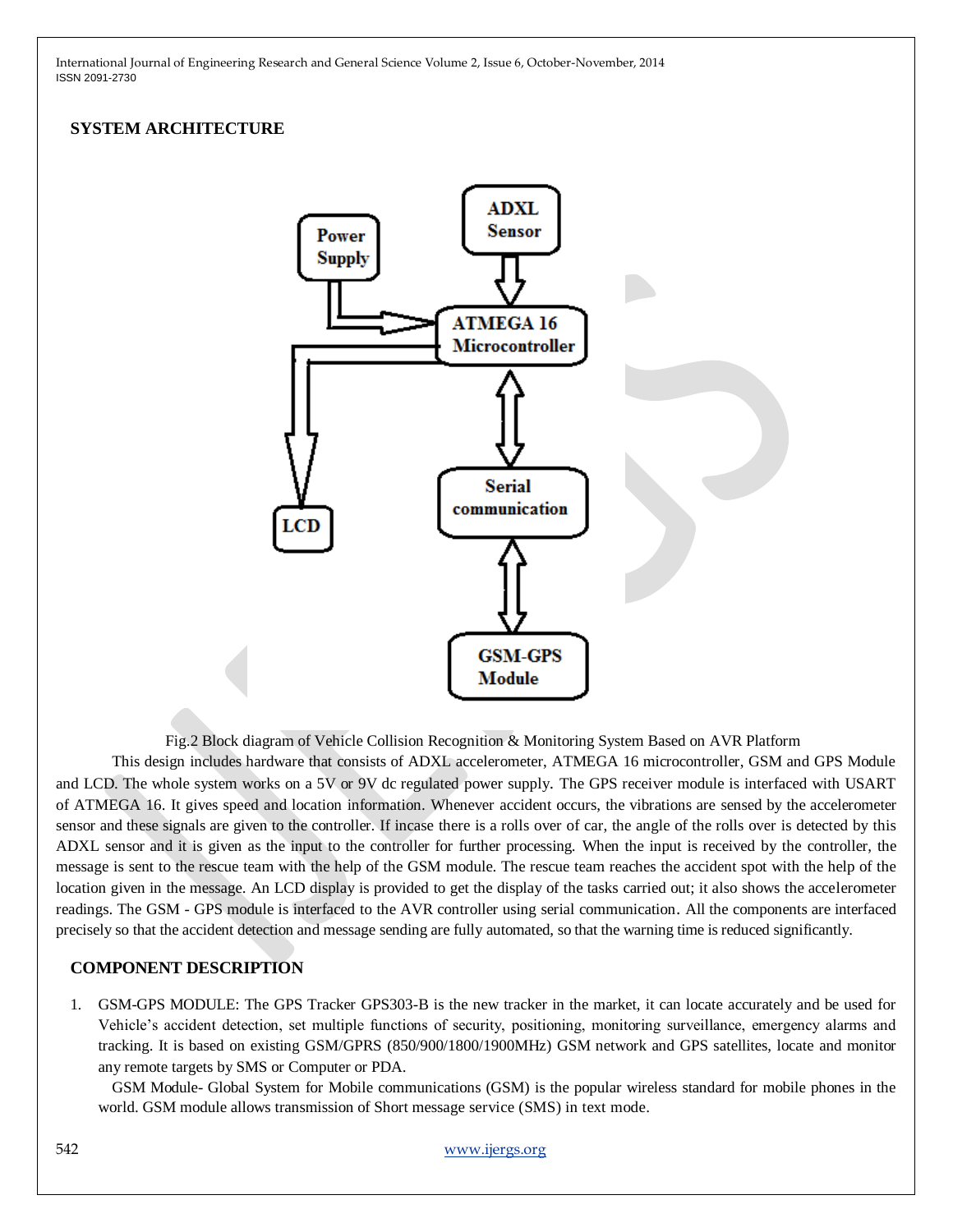GPS Module- The Global Positioning System (GPS) is a space-based radio navigation system that provides positioning, navigation, and timing services to users on a continuous worldwide basis. For anyone with a GPS receiver, the system will provide location and time. GPS provides accurate location and time information for number of people in all weather, day and night, anywhere in the world. A GPS navigation device is a device that accurately calculates geographical location by receiving information from [GPS satellites.](http://en.wikipedia.org/wiki/GPS_satellites) The GPS concept is based on time. The satellites carry atomic clocks which are synchronized and very stable; any drift from true time maintained on the ground is corrected daily. Likewise, the satellite locations are monitored precisely. GPS satellites transmit data continuously which contains their current time and position.

- 2. ADXL ACCLEROMETER: The ADXL335 is 3-axis accelerometer with signal conditioned voltage outputs. The product measures acceleration with a minimum full-scale range of  $\pm 3$  g. It can measure the static acceleration of gravity in tilt sensing applications, as well as dynamic acceleration resulting from motion, shock, or vibration. An accelerometer measures acceleration. Acceleration is a measure of how quickly speed changes. Accelerometer sensor is used to measure static (earth Gravity) or dynamic acceleration in all three axes, forward/backward, left/right and up/down. Accelerometer is used in this design for the collision detection. Accelerometers operate on the piezoelectric principal: a crystal generates a low voltage or charge when stressed as for example during compression. (The Greek root word "piezein" means "to squeeze".) Motion in the axial direction stresses the crystal due to the inertial force of the mass and produces a signal proportional to acceleration of that mass. This accelerometer also acts as vibration sensor to measure vibrations whenever vehicle collides with another vehicle. Accelerometer is interfaced to the ADC 1 and ADC 2 of the microcontroller.
- 3. ATMEGA 16: The ATmega16 is a low-power CMOS 8-bit microcontroller based on the AVR enhanced RISC architecture. By executing powerful instructions in a single clock cycle, the ATmega16 achieves throughputs approaching 1 MIPS per MHz allowing the system designed to optimize power consumption versus processing speed. Microcontroller unit receives information from accelerometer, GPS module and send it to rescue system and police station by using GSM.



# **WORKING OF THE SYSTEM**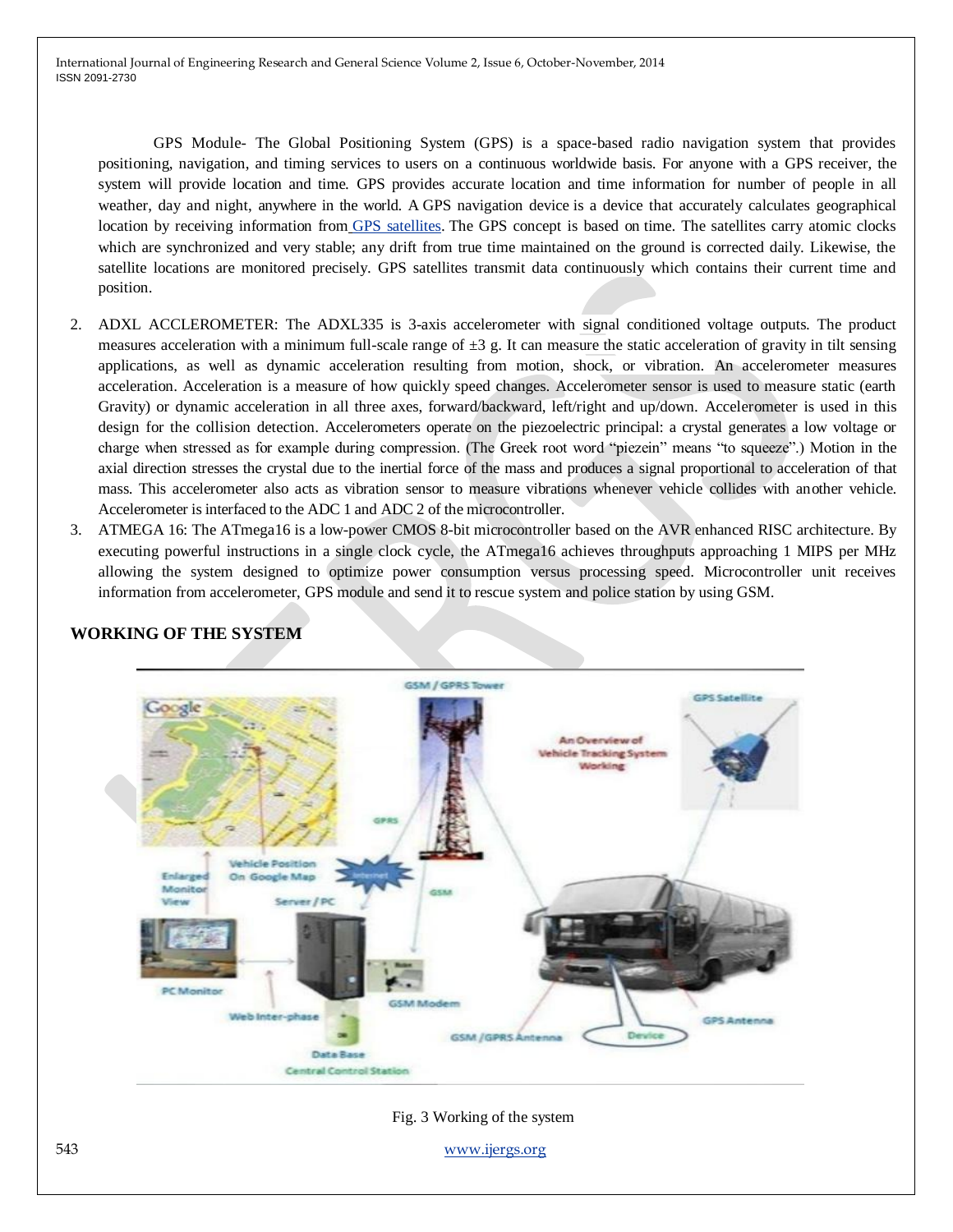Whenever accident occurs, accelerometer sensor detects and sends the signals to microcontroller, by using GPS we will get particular locations where accident has occurred, then GSM sends message to the person whose phone number is given.

## **SYSTEM SOFTTWARE DESIGN**

The software used for the development of system is Proteus 7.8 with the C program language been used. The Flow Chart of the system is shown in the figure 4. It shows the system is initialized on power ON. When the system is detected to be abnormal, it can be concluded that the accident has occurred. The vibration/acceleration of the vehicle is detected to confirm the cause of the accident. As soon as the accident is detected, the message is sent automatically to the rescue team after the location is detected by the GPS.



Fig.4 Flow chart of Vehicle Collision Recognition & Monitoring System Based on AVR Platform

544 www.ijergs.org